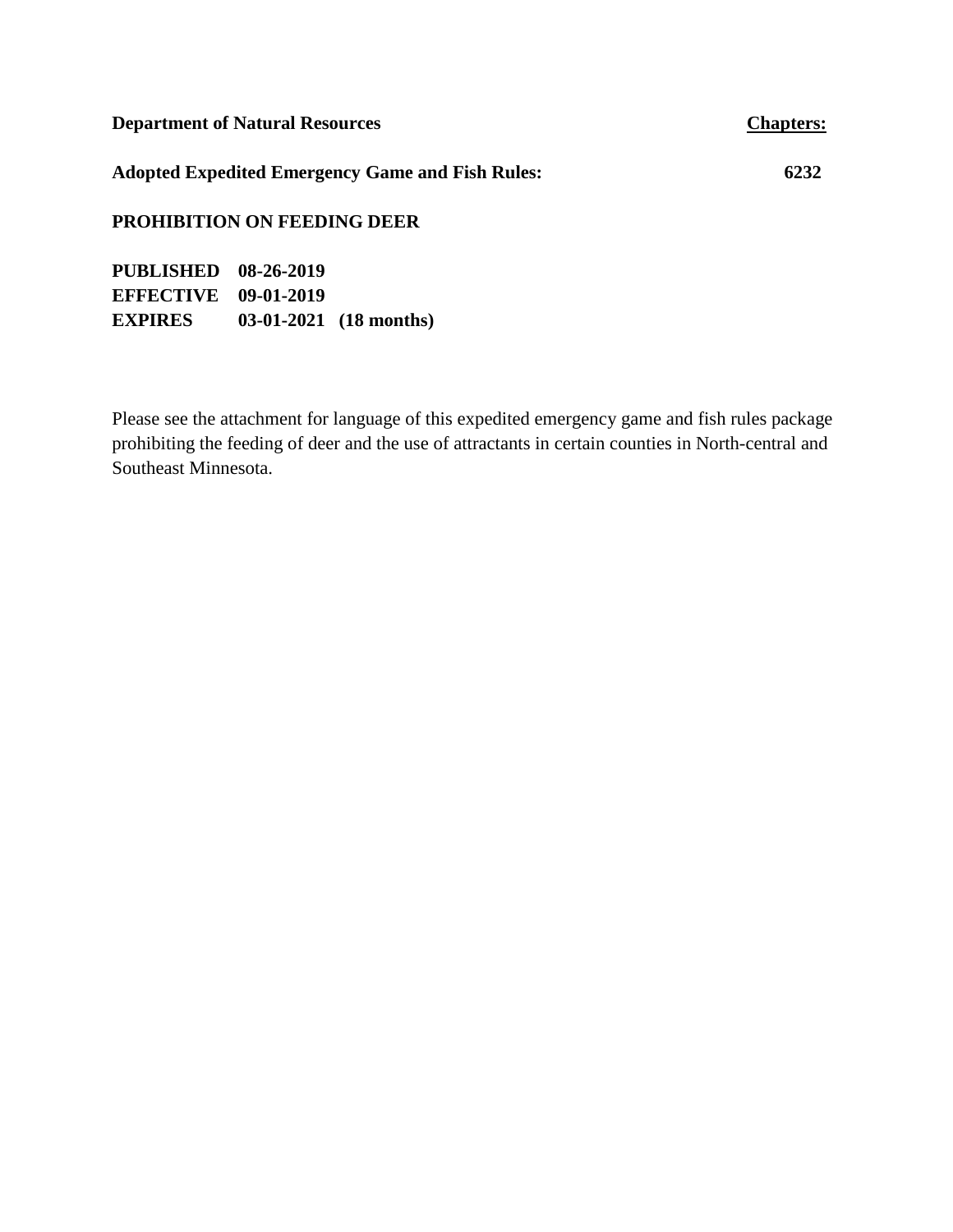|         | 07/16/19                                                                                      | <b>REVISOR</b> | CKM/CH | RD4611 |
|---------|-----------------------------------------------------------------------------------------------|----------------|--------|--------|
| $1.1\,$ | <b>Department of Natural Resources</b>                                                        |                |        |        |
| 1.2     | Adopted Expedited Emergency Game and Fish Rules: Prohibition on Feeding Deer                  |                |        |        |
| 1.3     | 6232.4800 FEEDING DEER PROHIBITED IN CERTAIN COUNTIES.                                        |                |        |        |
| 1.4     | Subpart 1. Definitions. For purposes of this part:                                            |                |        |        |
| 1.5     | A. "attractants" means liquid food scents, salt, minerals, and other natural or               |                |        |        |
| 1.6     | manufactured products that are capable of attracting or enticing deer, including any product  |                |        |        |
| 1.7     | that contains or purports to contain cervid urine, blood, gland oil, feces, or other bodily   |                |        |        |
| 1.8     | fluid; and                                                                                    |                |        |        |
| 1.9     | B. "feed" means grains, fruits, vegetables, nuts, hay, and other food that is capable         |                |        |        |
| 1.10    | of attracting or enticing deer.                                                               |                |        |        |
| 1.11    | Subp. 2. Applicability; prohibition; feed and attractants.                                    |                |        |        |
| 1.12    | A. This subpart applies in Aitkin, Cass, Crow Wing, Dodge, Fillmore, Freeborn,                |                |        |        |
| 1.13    | Goodhue, Houston, Hubbard, Mille Lacs, Morrison, Mower, Olmsted, Steele, Todd,                |                |        |        |
| 1.14    | Wabasha, Wadena, and Winona Counties.                                                         |                |        |        |
| 1.15    | B. Except as provided in subparts 4 and 5, a person may not place or distribute               |                |        |        |
| 1.16    | feed or attractants or allow another individual to place or distribute feed or attractants on |                |        |        |
| 1.17    | property under the person's ownership or lease.                                               |                |        |        |
| 1.18    | Subp. 3. Applicability; prohibition; feed.                                                    |                |        |        |
| 1.19    | A. This subpart applies in Kandiyohi, McLeod, Meeker, Stearns, and Wright                     |                |        |        |
| 1.20    | Counties and that portion of Renville County lying north of U.S. Highway 212.                 |                |        |        |
| 1.21    | B. Except as provided in subparts 4 and 5, a person may not place or distribute               |                |        |        |
| 1.22    | feed or allow another individual to place or distribute feed on property under the person's   |                |        |        |
| 1.23    | ownership or lease.                                                                           |                |        |        |
| 1.24    | Subp. 4. Wildlife feeding. Wildlife feeding is allowed if:                                    |                |        |        |

6232.4800 1